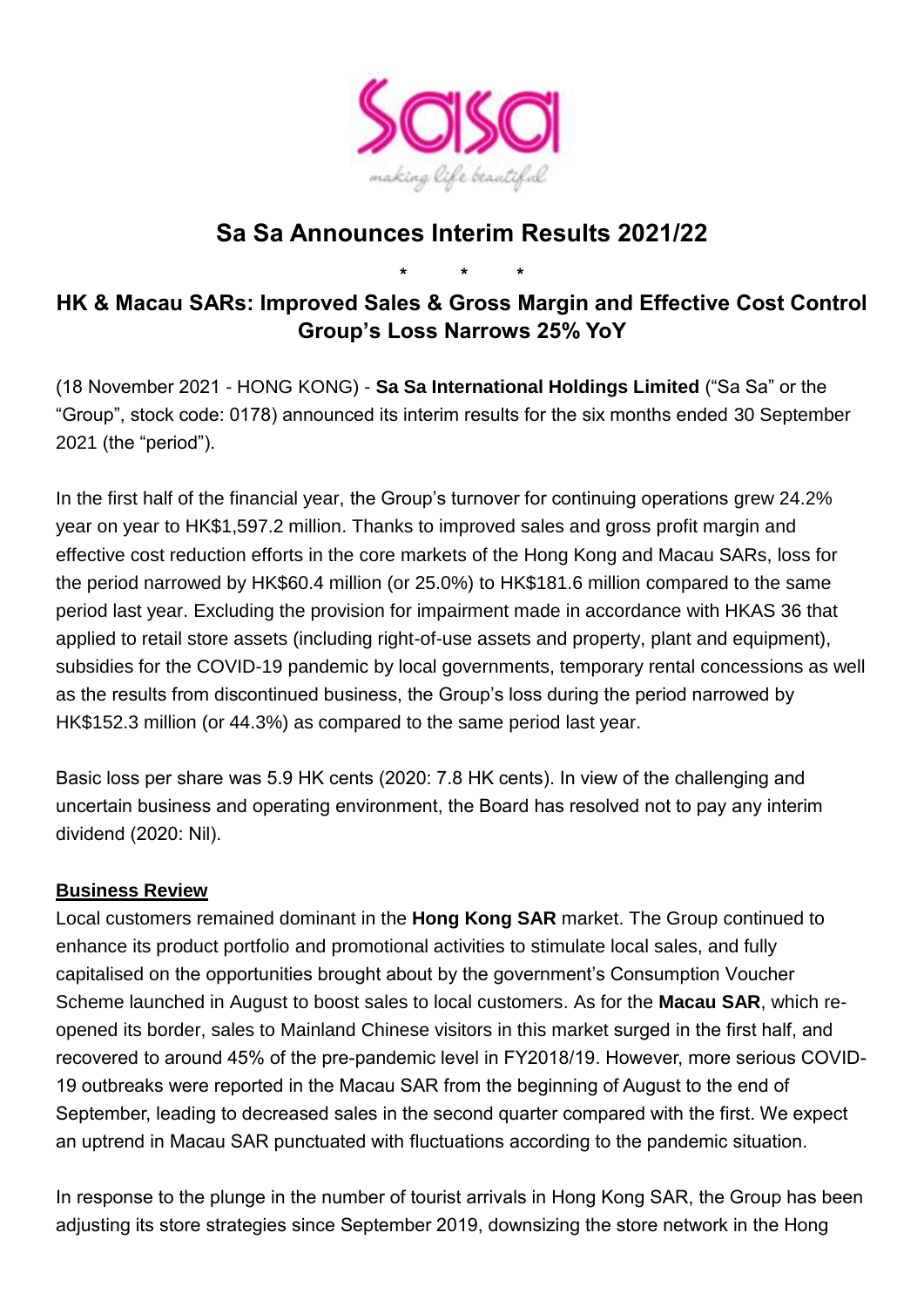*Sa Sa Announces Interim Results for 2021/22 18 November 2021 / Page 2*

Kong SAR, especially closing those stores located in the tourist districts with excessively high rental costs and lack of satisfactory contribution, while at the same time opening new stores or relocating stores to prime locations when the rents were reasonable. The total number of the Group's stores in the Hong Kong and Macau SARs has decreased from the peak of 118 in September 2019 to 91 in September this year. The Group has renewed a selection of leases only upon successful negotiations for substantial rental reductions upon their expiry. As a result, monthly rental expense has been reduced by 42.4% over two years. In the first half, rental savings from shop closures and renewals amounted to HK\$77.2 million (43.5%), while other fixed overheads in retail stores (including fixed salary for frontline staff as well as utilities expenses, etc.) decreased by HK\$16.7 million (10.2%) on top of an already reduced cost base last year. Based on the current plan, the Group expects a net decrease of 15 to 18 stores year on year in the Hong Kong and Macau SARs by March 2022 with five to eight retail stores expected to be closed in the second half.

The Group redeployed its beauty consultants from the closed stores to the neighbouring stores. This has allowed the neighbouring stores to continue to serve the customers in the same district systematically while driving sales growth. In addition, some consumers who had frequented the Group's physical stores switched over to online shopping, benefitting Sa Sa's online business in the Hong Kong SAR and boosting the sales by more than 40% year on year to HK\$58.0 million. The store closures therefore did not result in any noticeable loss of sales for the Group.

During the period, the Group strategically introduced more health & fitness products and beauty gadgets, as well as obtained exclusive distribution rights for multiple renowned Korean and Japanese health & fitness brands in the Hong Kong and Macau SARs, enriching Sa Sa's exclusive product portfolio while the latter also boosted our gross margin performance. Monthly sales of the above-mentioned products surged by close to 50% from April to September. The Group targets to further increase its monthly sales by at least another 50% within this financial year.

Overall, total turnover in the Hong Kong and Macau SARs increased by around 26.9% in the first half, while same store sales rose 32.4% year on year. Gross profit margin improved by 9.2 percentage points from a year ago to 38.8%. This, coupled with effective cost control measures, narrowed the Group's loss in the Hong Kong and Macau SARs in the first half by HK\$115.8 million (or 48.5%) from a year ago to HK\$122.8 million, with business operation close to breakeven position in one month in the first half. Excluding the provision for impairment made for retail store assets, temporary rental concessions, and pandemic-related subsidies received from the governments, the Group's loss for the period in this market narrowed by HK\$198.7 million (or 61.1%) as compared to the previous period.

Turnover of the Group's online business reached HK\$307.4 million in the first half year, registering an increase of 65.2% year on year. It also achieved a bottom line turnaround with a profit of HK\$1.2 million. The Group proactively enhanced its new retail operating model with integration of online and offline operations ("O2O") during the period by expanding the "click-and-collect" service to more stores in Hong Kong and Macau SARs and offering e-coupons that can be used both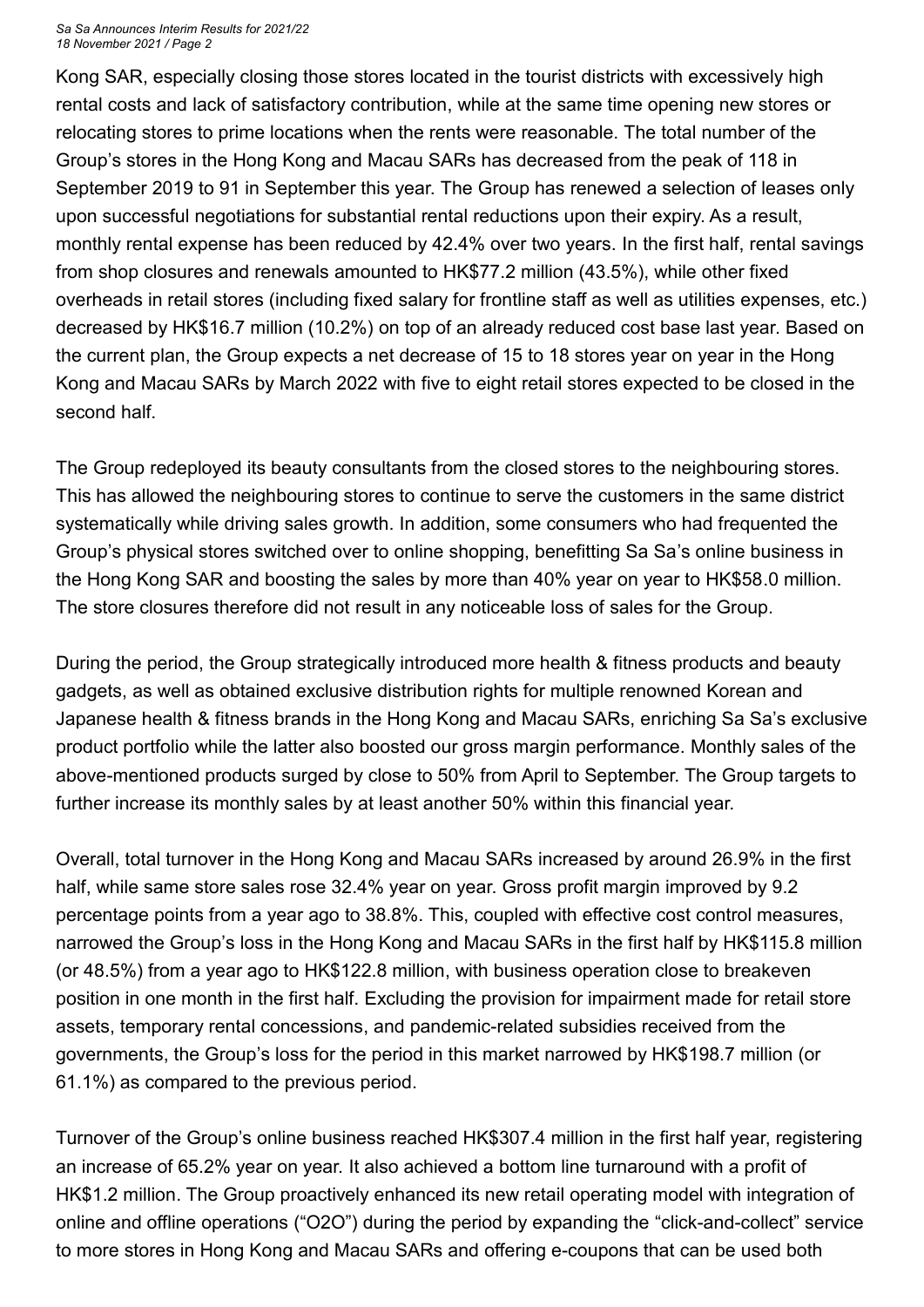#### *Sa Sa Announces Interim Results for 2021/22 18 November 2021 / Page 3*

online and in the offline stores to enable cross-referral of customers across our online and offline platforms, which would in turn enhance repurchase rate and customer loyalty. The Group hopes to streamline its cost structure through the new retail operating model and enhance Sa Sa's overall competitiveness and profitability in the long run.

As for **Mainland China**, consumption weakened in the second quarter while the COVID-19 pandemic affected more than half of the country's provinces, leading to weaker sales performance in the second quarter compared with the first quarter, with same store sales dropping 5.0% in the first half. Nevertheless, the Group strategically expanded its store network in Southern and Northern China as well as the first-tier cities, resulting in the number of the Group's stores on the Mainland increasing by 21 year on year to 69 as of the end of September 2021. The Group's total sales in Mainland China in the first half rose 12.7% in local currency terms to HK\$143.6 million.

**Malaysia** was seriously affected by the pandemic and stores there were required to close temporarily for nearly three months on average. Turnover of the Group's business in the Malaysian market plummeted by 53.7% year on year in local currency terms to HK\$60.2 million, resulting in a loss of HK\$18.5 million. The Group continued to carry out cost reduction measures and reduced retail store and office expenses by approximately 28.0% compared to the same period last year.

### **Outlook and Strategies**

Looking ahead, the Group will continue to focus its efforts on the development of businesses with promising growth potentials such as operations in Mainland China and online business. We will continue to pursue our long-term goal to increase the sales mix of businesses beyond brick-andmortar stores in Hong Kong and Macau SARs to above 50% of the Group's turnover. This will help the Group attain business diversification and sustainable development.

Sa Sa's physical stores will enhance the function of providing customers with rich in-store experience of products and services, thus attracting new customers, prolonging the customers' stay in the stores, and increasing their frequency of visits. Meanwhile, our online platform has begun providing around-the-clock shopping experience for consumers who have already switched over to online shopping. The Group will further integrate its online and offline operations so that its online and physical stores can complement each other under the new retail operating model to provide comprehensive seamless customer experience.

One of the advantages of online business is that its fixed costs are relatively lower, and we can also save on rental expenses (among our top three expenses) of brick-and-mortar stores. The O2O business model enables the Group to move towards a leaner cost structure and lower the breakeven point of its traditional retail business. The adoption of O2O would accelerate the time it takes for the Group to return to profitability, reinforcing its overall competitiveness and profitability in the long run.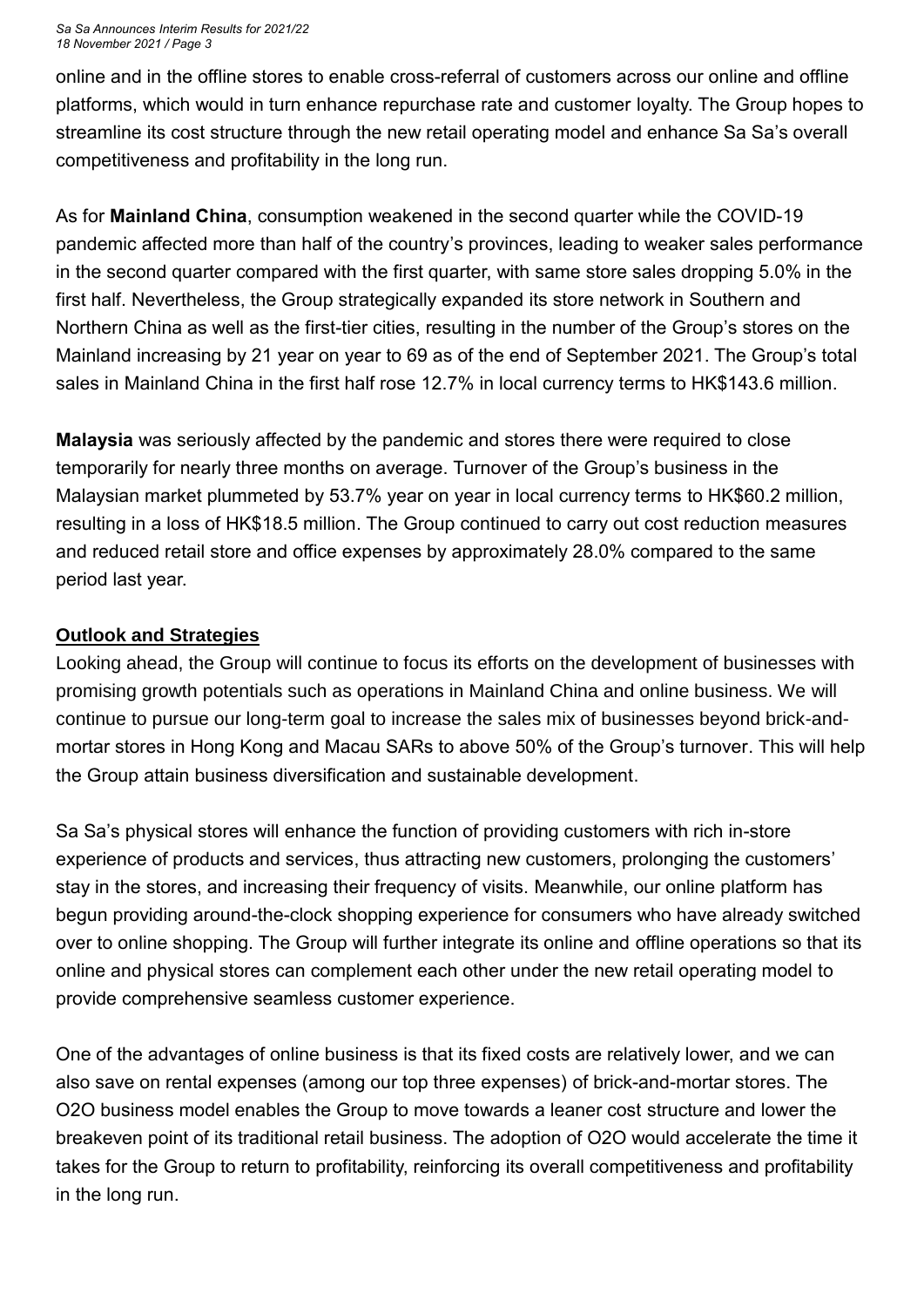#### *Sa Sa Announces Interim Results for 2021/22 18 November 2021 / Page 4*

In view of the great potential of new retail in markets other than the Hong Kong and Macau SARs, the Group plans to expand its O2O services in Mainland China where the O2O adoption is growing even faster than in Hong Kong. Sa Sa has launched a pilot programme in mid-October adopting cross-border shopping capability on WeChat mini-programme, allowing its frontline beauty consultants in Mainland China to sell selected products from the Hong Kong and Macau markets. Such move will make Sa Sa's product offerings in Mainland China more attractive and speed up the launch of new products, especially Sa Sa's private label products, on the Mainland. This can also attract more new customers to the Group's operations in Mainland China.

The border restriction between the Macau SAR and Mainland China has been lifted for more than a year, although the pandemic situation still fluctuates. The Group's sales in the Macau SAR are expected to trend up provided that the pandemic in the Macau SAR and cities nearby across Mainland China are under control. Given that it is less likely for the Hong Kong SAR to re-open its border with Mainland China this year, sales generated from mainland tourists in the Macau SAR will likely continue to be an important element of the Hong Kong and Macau SARs business, and would also be one of the key drivers in the Group's journey towards achieving breakeven in these markets in the short run. In the Hong Kong SAR, local customers will remain a major source of customers in the coming months, the Group will adjust its product portfolio in a timely manner in response to the changes in the preferences of local customers and the latest market trends. We also consider opening new stores in residential areas to improve sales and gain local market share.

There are recent weaknesses in the consumption sentiment in Mainland China, but it is expected to return to healthy growth in the long run. Sa Sa will slightly adjust the pace of retail network expansion on the Mainland for the remaining part of the financial year from 100 to about 80. The Group will focus its resources on expanding in the strategic regions and core city clusters, especially in the Greater Bay Area.

**Dr Simon Kwok,** *SBS, JP,* **Chairman and Chief Executive Officer of the Group**, concluded, "The world has been hit hard by the COVID-19 pandemic. The prolonged adoption of social distancing measures for nearly two years has accelerated the digitalisation of consumption. The Group has demonstrated its adaptability during such transformation to cater for the changing consumption habits, through devoting more resources in developing its online business for instance. Looking ahead, Sa Sa will adopt a host of diversified measures by continuously optimising our cost structure, extending and balancing our revenue base, and improving our product offerings, to pave way for restoring profitability in the future."